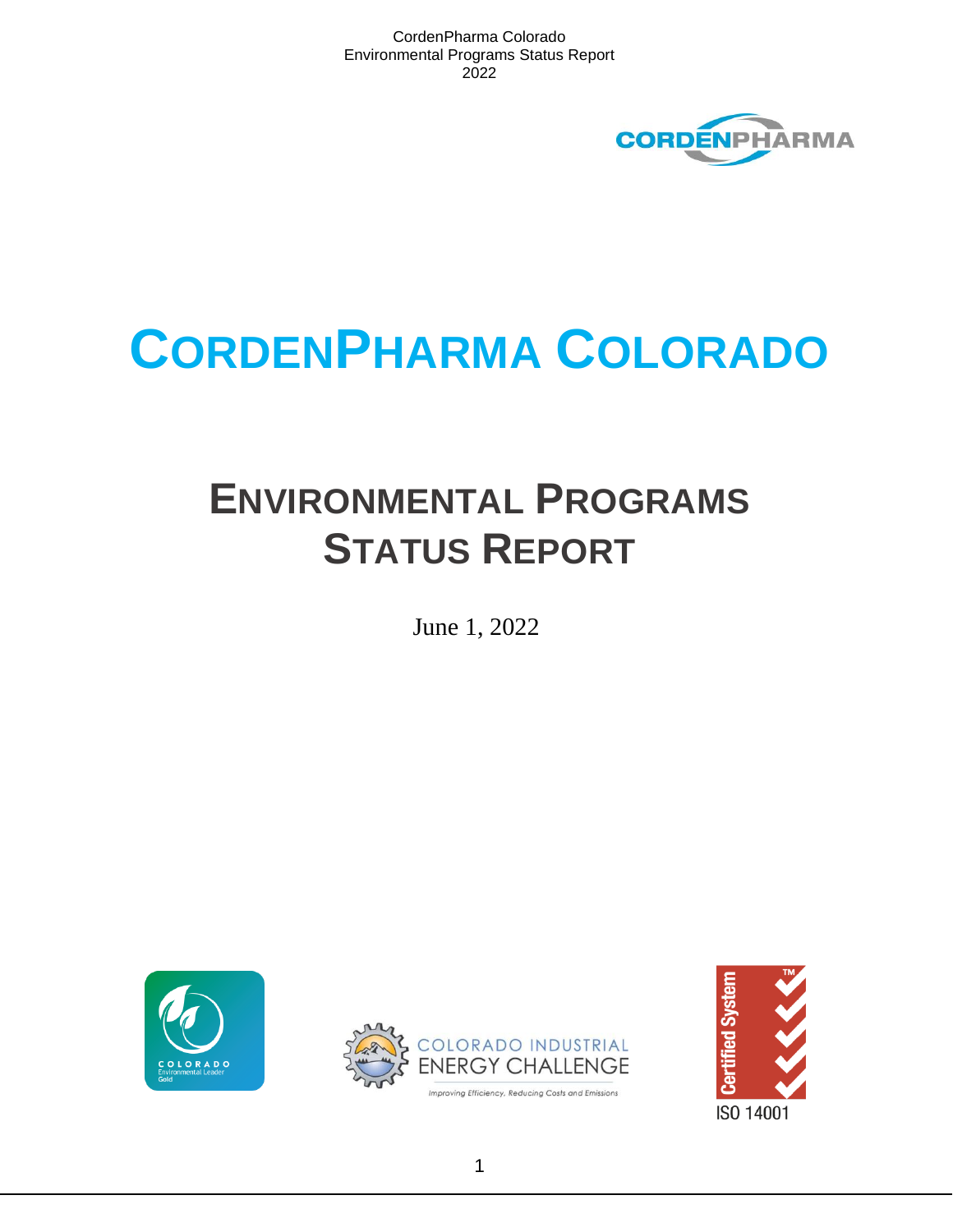## **Introduction**

## **Status Report History and Purpose**

The annual Environmental Programs Status Report (Status Report), which was first issued in 1998, is part of the voluntary pollution prevention program at CordenPharma Colorado. The Status Report serves as an update to the City of Boulder and Boulder County on the current status and results of CordenPharma Colorado's pollution prevention activities. The Status Report also meets the requirements of City of Boulder municipal code 10-7.7-8(a)(1). The goal is to provide our stakeholders and the general public with an understanding of CordenPharma Colorado's environmental footprint. The Status Report also demonstrates CordenPharma Colorado's commitment to continuous improvement in our operations, both benefitting the patients who depend on the medicines CordenPharma Colorado produces and also protecting the environment. As always, a copy of the latest Environmental Programs Status Report is available for general public review on our website, www.cordenpharma.com/facilities/colorado.

## **Status Report Summary**

In 2021, CordenPharma Colorado increased the production of bulk pharmaceuticals and pharmaceutical intermediates by 10 percent from 2020. As a result, there were unfavorable trends in several environmental figures that directly correlate to production rates. However, because of the different environmental impacts of each process, some environmental figures reflect positive trends due to changes in the mix of products produced as well as pollution prevention efforts. Particularly noteworthy are the Process Waste Minimization Goals achieved, which have resulted in significant reductions in hazardous waste generation from processes with complex chemistry that require more solvent than historical processes.

From 2020 to 2021, total bulk liquid sent offsite increased by 64 percent, however, the percentage sent offsite for the beneficial purposes of recycling or energy recovery was 98 percent. Additional changes from 2020 to 2021 directly related to increased production include an 18 percent increase in water usage and a 10 percent increase in volatile organic compound emissions. Details can be found in the Summary Tables, beginning on page 13.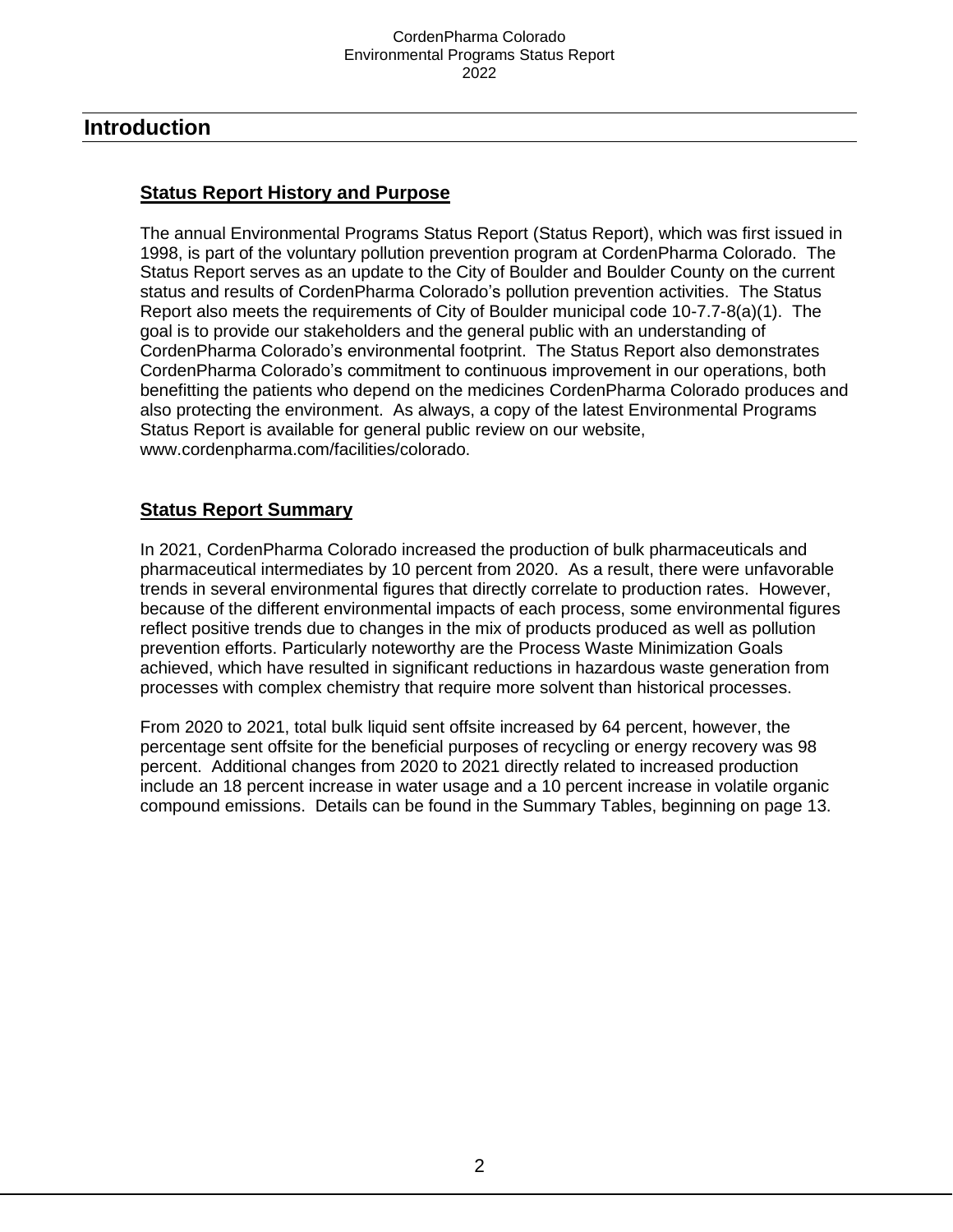## **Status Report Outline**

The remainder of this Status Report includes the following sections:

- **2021 Activity Background**
- **Environmental Compliance and Regulatory Status Changes**
- **Pollution Prevention Goals and Objectives**
- **2021 Summary Tables**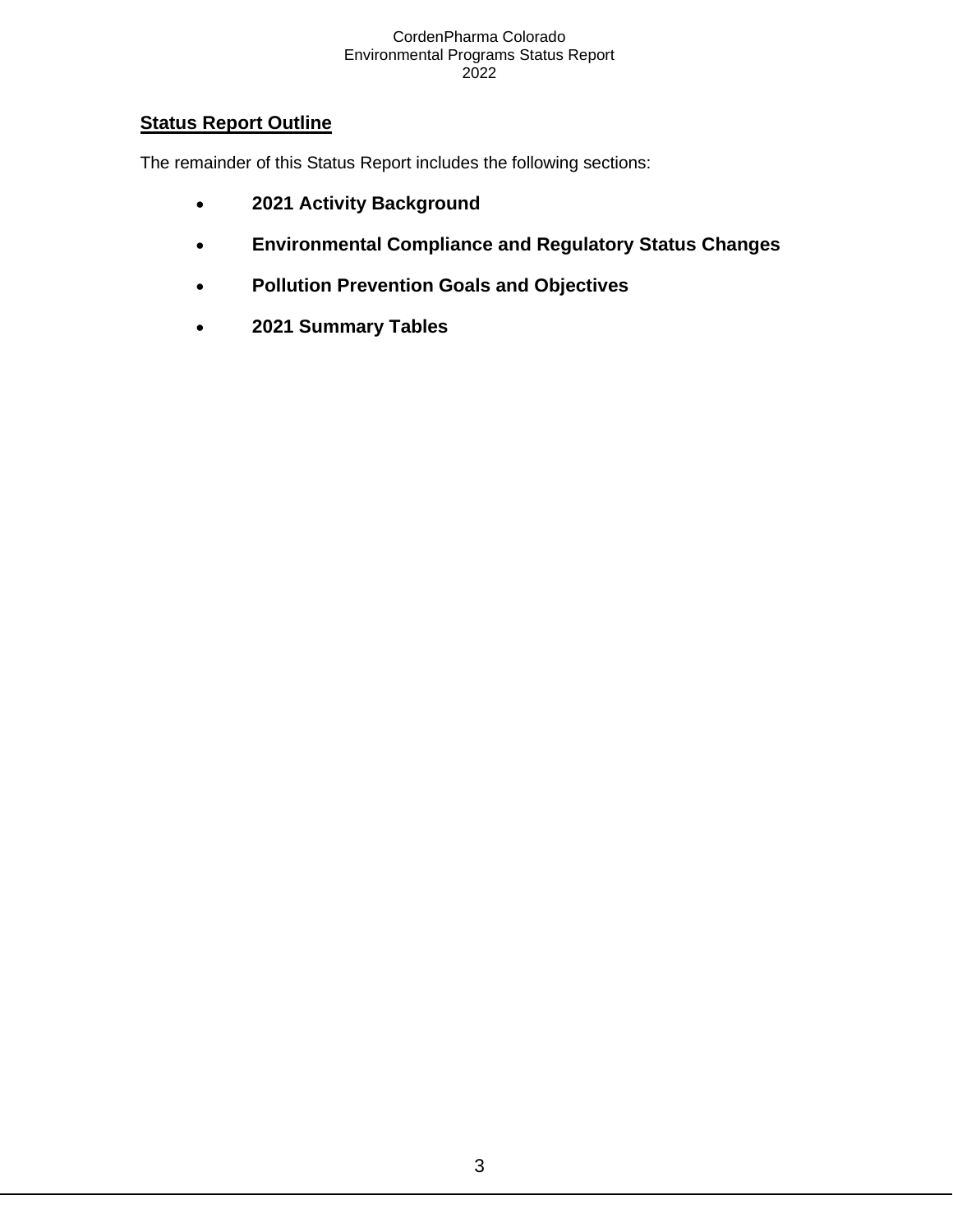## **2021 Activity Background**

This section of the Environmental Programs Status Report details the production and technical development activities at CordenPharma Colorado and the voluntary environmental performance programs in which the company participates.

## **Production Activities Summary**

CordenPharma Colorado is a member of the CordenPharma Group. The CordenPharma Group includes a network of international companies that manufacture bulk intermediates, active ingredients, and final prescription and over-the-counter medicines.

The current focus of CordenPharma Colorado's activities is the contract production of therapeutic peptides, highly active compounds, and complex small molecules. CordenPharma Colorado sends the compounds it produces to other manufacturing sites for formulation into finished pharmaceutical products. As a multi-purpose facility that can handle small and large scale production, the medicinal compounds that CordenPharma Colorado manufactures frequently change in response to market demand and the development of new therapeutic innovations.

## **Technical Development Activities**

CordenPharma Colorado's technical development activities include designing of manufacturing processes for intermediates and APIs that produce high purity medicinal compounds, while optimizing safety, reliability and cost. These same development activities also have environmental benefits:

- Improving the inherent safety of our manufacturing processes often entails the discovery and development of chemical synthesis routes that minimize or eliminate the use of environmentally undesirable materials.
- The improved synthesis routes that CordenPharma Colorado scientists design also can help avoid high pressure and high temperature process conditions, with both safety benefits and energy savings.
- Starting with the simplest materials as building blocks for our products and improving the efficiency of our manufacturing processes minimizes the demand for raw materials.
- Maximizing the ability of our existing equipment to manufacture pharmaceutical products minimizes the need to construct and operate new facilities.

CordenPharma Colorado's technical development facilities include both laboratories for process research and pilot scale production facilities for manufacturing drug compounds in the quantities necessary for approval by regulatory agencies, to supply the clinical trials for new drugs, and to demonstrate new manufacturing processes.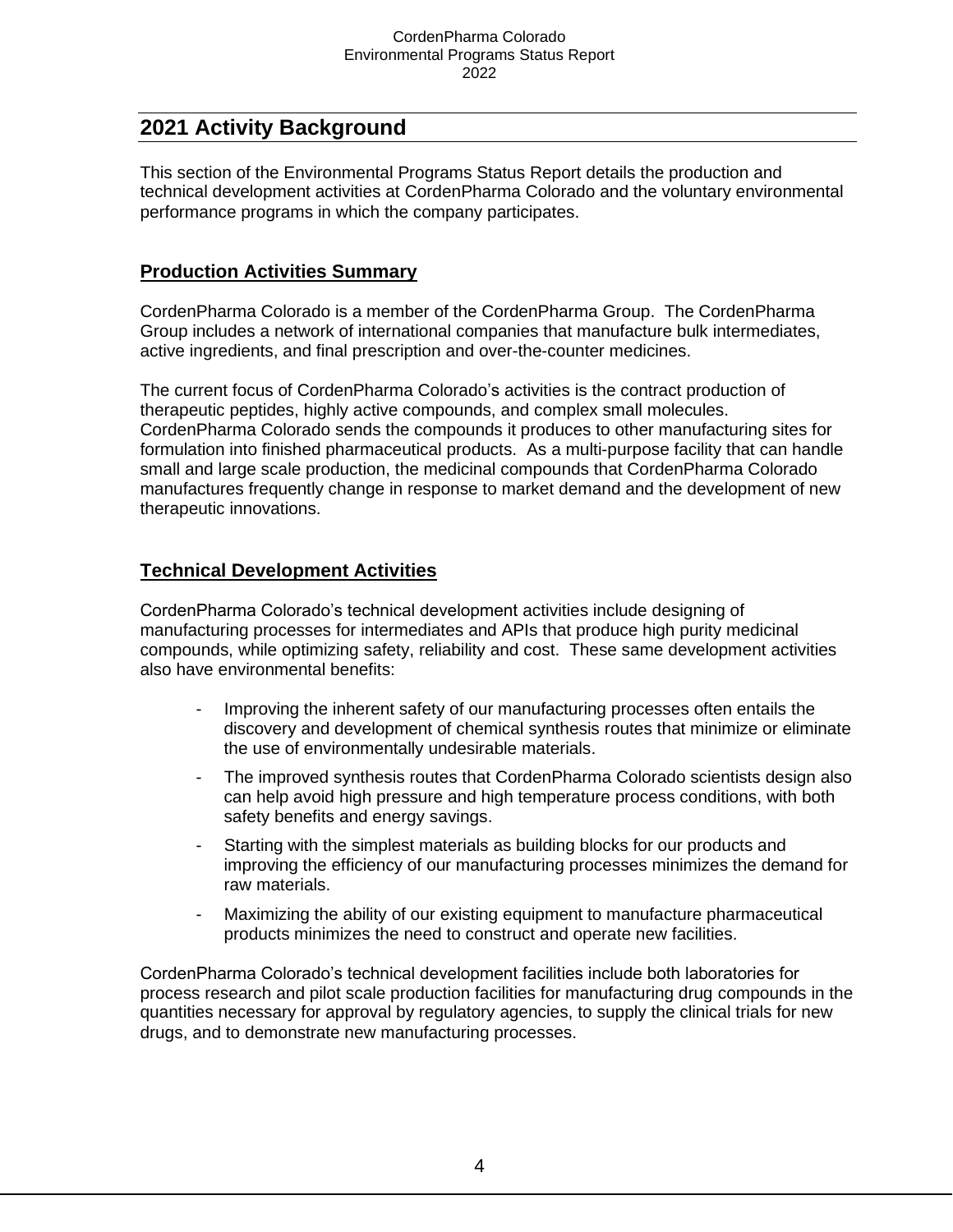## **Voluntary Environmental Performance Programs**

CordenPharma Colorado participates in a variety of federal, state, local, and industry-wide initiatives that set challenging pollution prevention standards. The following are the pollution prevention programs in which CordenPharma Colorado currently participates:

## **City of Boulder Pollution Prevention Program**

CordenPharma Colorado has been a voluntary participant in the City of Boulder's Pollution Prevention Program since its inception. Participation in the Pollution Prevention Program began with the development of a "Pollution Prevention Master Plan and Statement of Commitments" and the setting of specific pollution reduction goals. CordenPharma Colorado tracks the success of its environmental initiatives as a founding participant in the Pollution Prevention Program through this annual report to the City of Boulder, now titled "Environmental Programs Status Report."

## **Colorado Environmental Leadership Recognition**

The State of Colorado's Environmental Leadership certification recognizes companies that voluntarily perform above and beyond existing mandated environmental regulations. Environmental Leaders like CordenPharma Colorado must have a comprehensive and operational environmental management system and a pollution prevention plan that commits the company to a program of continuous environmental improvement. In its letter announcing the Environmental Leadership certification, the Colorado Department of Public Health and Environment thanked CordenPharma Colorado for the "effort and dedication" it brings to environmental issues. Under the Environmental Leadership program, CordenPharma Colorado has participated in statewide pollution prevention workshops and mentoring programs. Since 2003, CordenPharma Colorado has held the highest environmental honor that the State of Colorado bestows, the title of "Gold Level" Environmental Leader.

## **ISO 14001 Certification**

CordenPharma Colorado obtained certification under the ISO 14001 standard in 2006 and has maintained the certification since that time. CordenPharma Colorado earned and maintains its ISO 14001 certification through a comprehensive independent audit of the company's environmental, health, safety, and security management system.

## **Colorado Industrial Energy Challenge**

In 2010, CordenPharma Colorado became a Charter Member of the Colorado Industrial Energy Challenge (CIEC) program. CIEC is a voluntary program sponsored by the Colorado Energy Office (CEO) and the U.S. Department of Energy (DOE). The program challenges industrial firms to set energy efficiency goals and to demonstrate progress towards achieving their goals. CordenPharma Colorado was awarded an "Excellence in Energy Efficiency" award in 2012, and again in 2017, for its energy reduction efforts.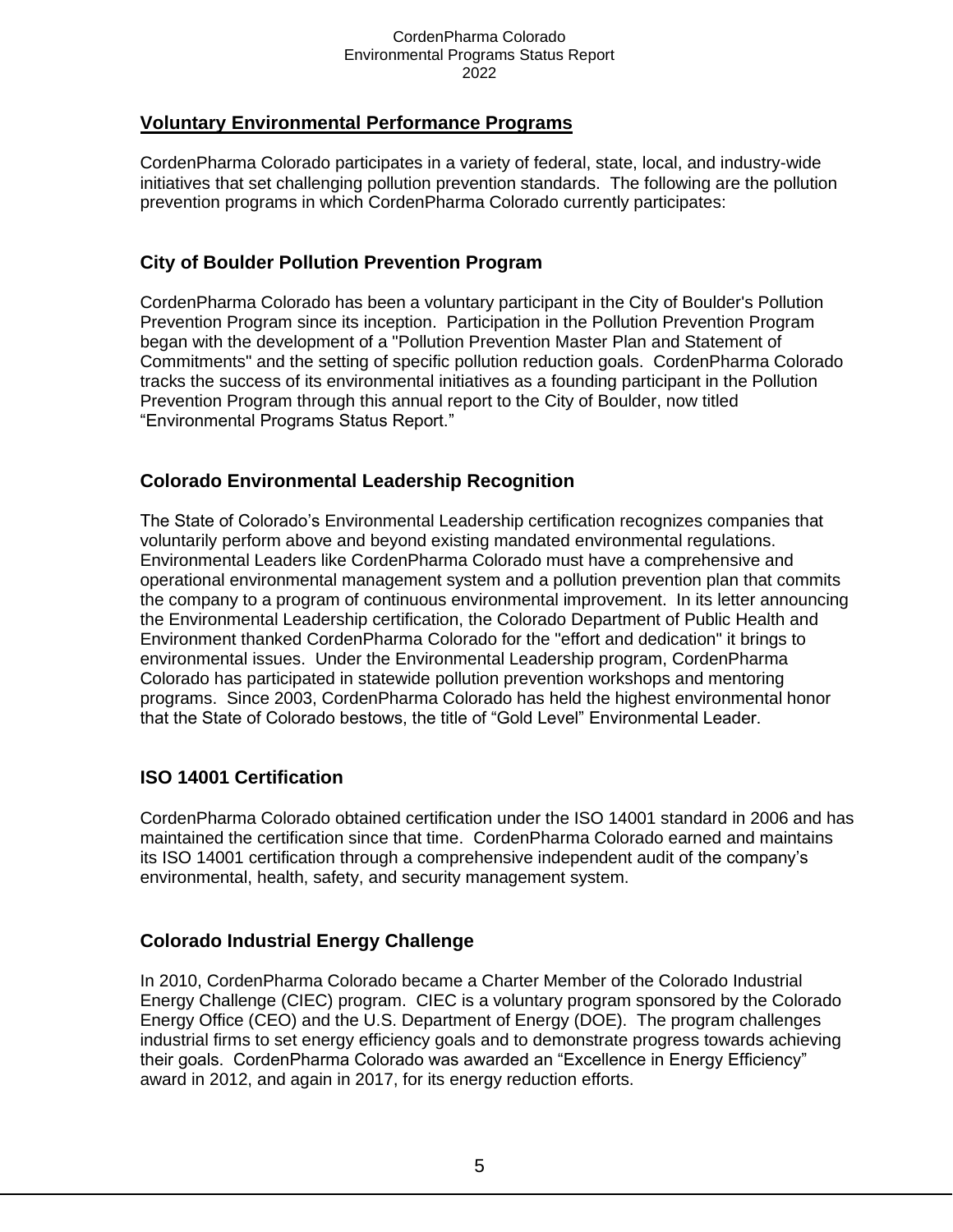## **Volunteer Work with Boulder County Parks and Open Space**

CordenPharma Colorado has been supporting Boulder County Open Space (BCOS) since 2009. Each year, CordenPharma Colorado employees, along with their friends and families, volunteer to spend a day or two working to maintain and improve various open spaces. Employees have built fences, repaired trails, collected native seeds, fixed bridges, restored burned slash pile areas, removed infected trees, and worked on whatever else might be needed.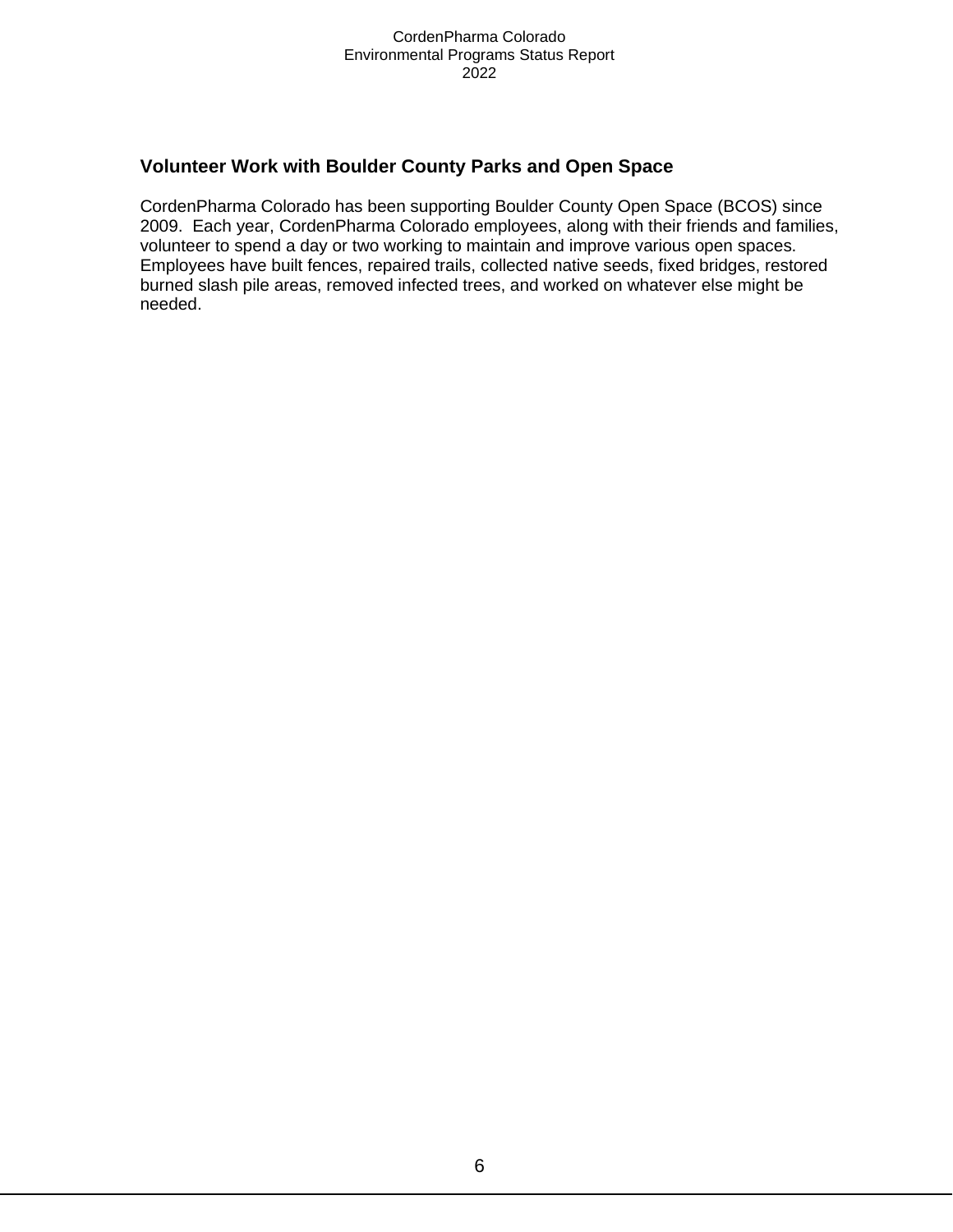## **Environmental Compliance or Regulatory Status Changes**

There was no change in CordenPharma Colorado's compliance or regulatory status in 2021.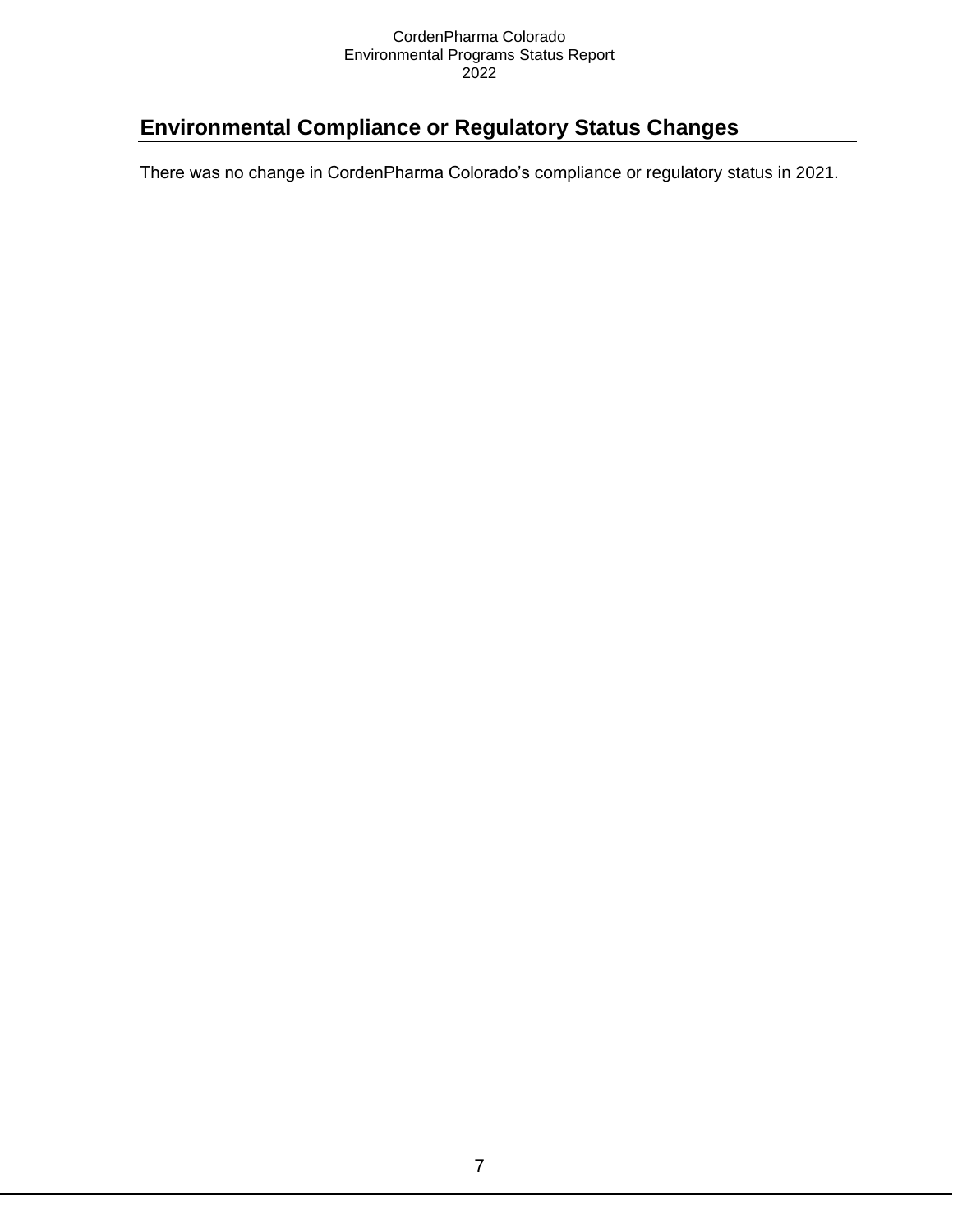## **Pollution Prevention Goals and Objectives**

CordenPharma Colorado is committed to pursuing pollution prevention goals associated with our energy reduction, process waste minimization, and other pollution prevention efforts. This section details the progress CordenPharma Colorado made in 2021 towards these goal categories, including specific program achievements and plans for further action in 2022 and 2023.

## **Energy Reduction Goals**

Due to recent increases in energy demand driven by facility improvements and growth of the business, energy reduction has been a challenge. From 2020 to 2021, the company energy consumption remained approximately the same. However, energy consumption at CordenPharma Colorado has decreased 16 percent since 2005 when the company's original energy goals were set. A number of initiatives have been completed over the last ten years that were highly effective. The following recent objectives are underway to continue to support energy reduction:

Objective 1a: Implement a new standard for lighting in office and manufacturing buildings, where LED lights will be used in new installations. This will result in lower energy consumption.

> *Achievement:* CordenPharma Colorado has implemented the new lighting standard and over the last several years has installed many LED lights for specific applications to collect data on performance and functionality. In 2021, in the office areas, the T-8 lighting system replacement program progressed. A keystone Smart Drive LED system is being utilized that allows direct replacement into ballasted systems. Assuming 25 percent utilization, this saves 20 kilowatt-hour per year per bulb. In 2021, over 500 units were purchased, which annualized saves approximately 12,000 KWH of electricity per year.

In 2020, a plan was developed to accelerate the lighting conversion of both the office and production areas. This led to a capital project investment approval of \$150K in 2021 and another \$150K in 2022, above and beyond the normal light replacement funding. This is in addition to other capital projects with funding for lighting upgrades.

Objective 1b: Replace a steam boiler with a more efficient unit.

*Achievement:* One of the three dedicated steam boilers was replaced in 2021. An older 20 MMBTU Kewanee firetube boiler was replaced with a 14.5 MMBTU boiler that utilizes parallel positioning, oxygen trim control, and low  $NO<sub>x</sub>$  burner system for improved operating performance. This unit saves an estimated ~1,000 MMBTU per year in natural gas. Additionally, the new unit emits an estimated 68% lower  $NO<sub>x</sub>$  than the original.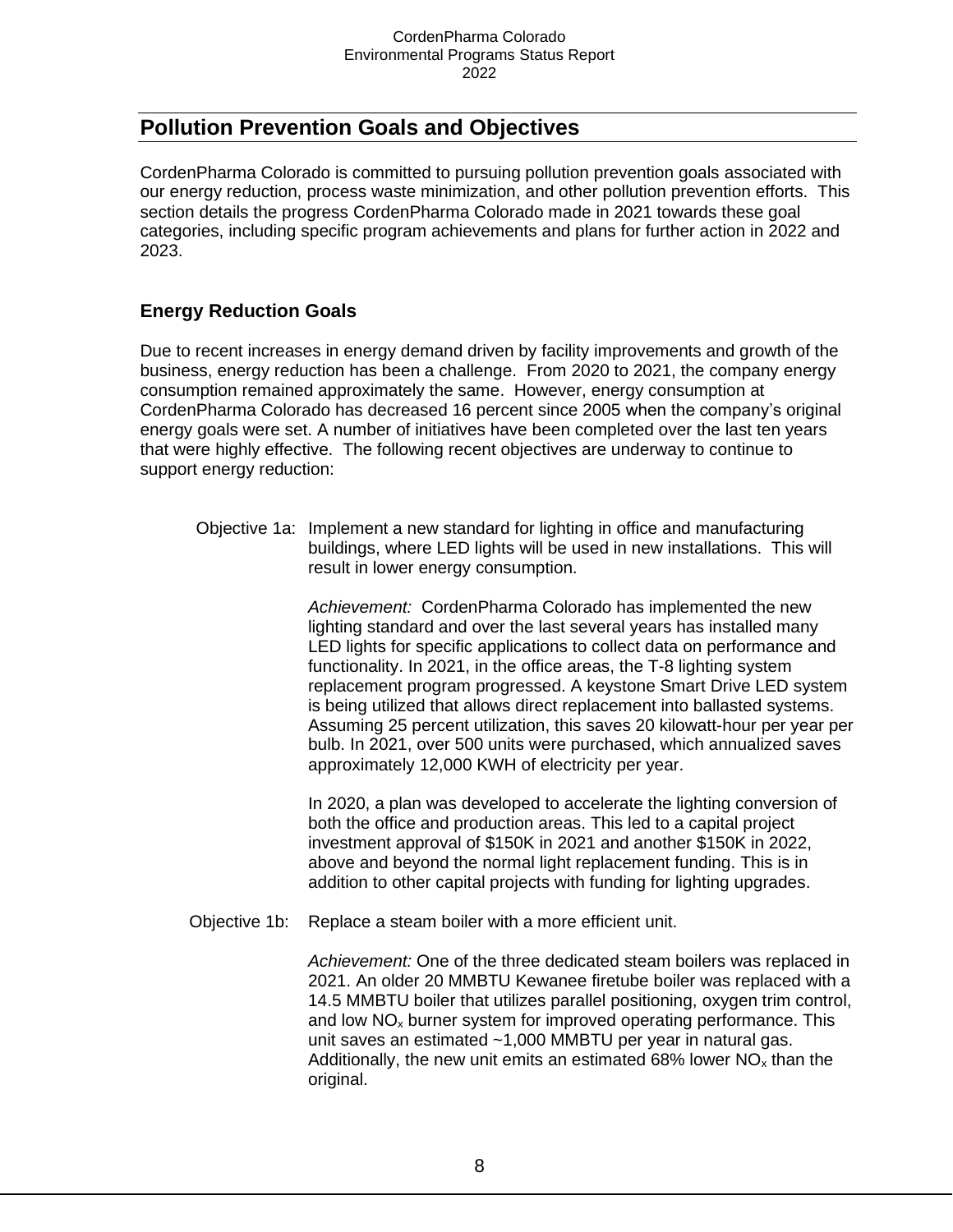Objective 1c: Improve the efficiency of an HVAC unit in the manufacturing area.

*Achievement:* Invested \$165K capital to refurbish the HVAC unit supplying air to packaging facilities in Plant 2 South. This restored the energy recovery system that utilizes cooling tower water to either precool or pre-heat incoming air before direct expansion (DX) cooling or steam heating. This heat recovery system replaces over 10 tons of refrigerant capacity needed and saves an estimated 6,000 KWH per year of electricity.

Objective 1d: Investigate options to promote and invest in renewable energy.

*Achievement:* In 2022, CordenPharma Colorado has signed a Letter of Support for the expansion of Xcel Energy's Renewable\*Connect Program. In the letter, the company stated interest and support for procuring approximately 3 MWH per year of 100% renewable energy through Xcel's proposed expansion of the program and will continue to work with Xcel to drive the expansion of this program.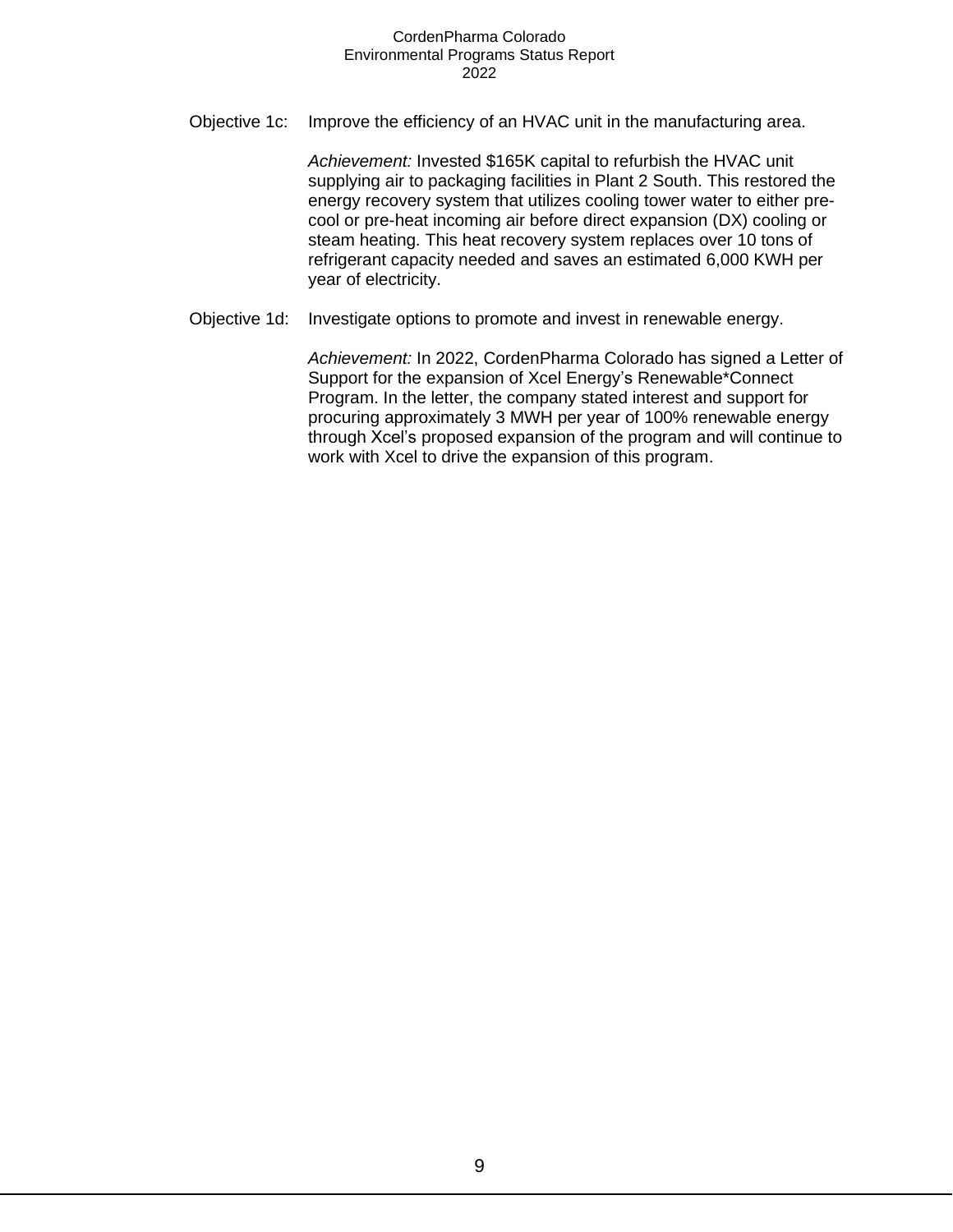#### **Process Waste Minimization Goals**

CordenPharma Colorado strives to reduce the solvent waste and air emissions its pharmaceutical manufacturing processes generate. The company achieves these goals by modifying manufacturing processes to reduce the need for production material, recycling materials for re-use, controlling air emissions, and many other process waste minimization efforts. Over the years, CordenPharma Colorado has successfully reduced the process waste from many manufacturing steps. The following specific objectives were identified to further advance these efforts in 2021 and 2022.

Objective 2a: Evaluate three solvent waste streams in a specific manufacturing process for on-site recycle. Heptane, MTBE, and ethyl acetate, which are used in a manufacturing process, will be evaluated for recycling feasibility and implemented if possible.

> *Achievement*: Laboratory studies and engineering evaluations were completed, and ethyl acetate was identified as the most likely viable solvent recycle operation for this process. Unfortunately, direct reuse into the manufacturing process is not likely feasible, and efforts in 2022 will switch to identifying offsite recycling opportunities.

Objective 2b: Reduce solvent usage in one process manufacturing step by increasing the ratio of product to solvent during process purification.

> *Achievement:* Complete. Implemented in April 2021. The process is now saving approximately 650 liters of solvent per kilogram of product produced. This represents 28 percent less solvent being used for the purification step. As much as 2,600,000 liters of waste solvent was avoided in 2021 due to this process improvement.

Objective 2c: Evaluate two solvent waste streams in a specific manufacturing process for on-site or off-site recycle. DMF and acetonitrile, which are used in the manufacturing process, will be evaluated for recycling feasibility during the scale-up of this process.

> *Achievement*: Initial engineering evaluations of onsite recycling for both solvents have been completed, but more process development work will be required to determine viability. Meanwhile, physical piping improvements were made in 2021 to allow for a portion of the DMF to be recycled off-site. Finally, in 2022, CordenPharma is making additional capital investment in storage tanks to logistically support more off-site recycle.

Objective 2d: Reduce solvent waste from a process manufacturing step by directly reusing it as a byproduct in a secondary market.

> *Achievement*: Physical changes were made to the manufacturing plant piping to allow for segregation and shipment of this byproduct stream, which began recycling in April 2021. In 2021, over 2,900,000 kilograms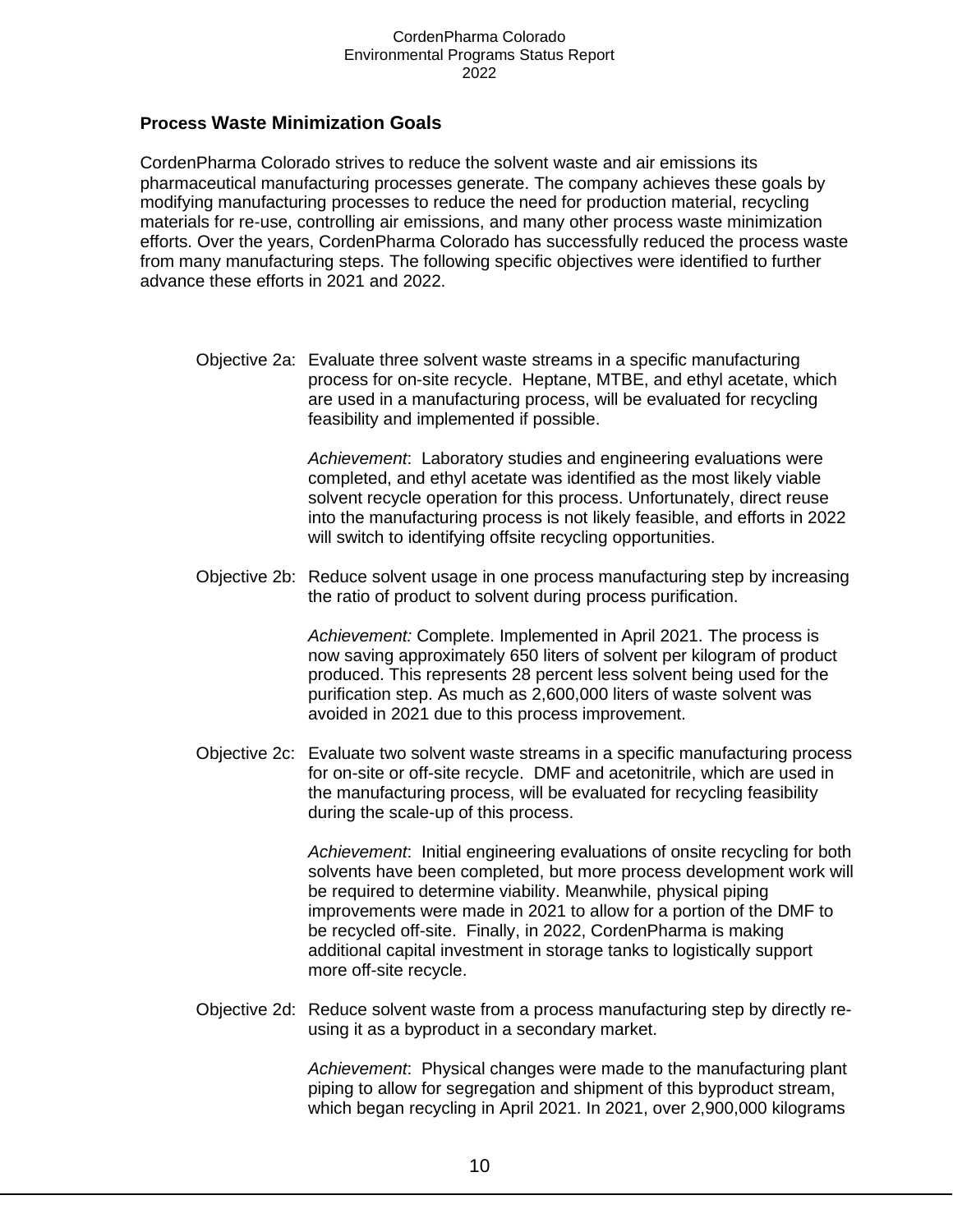of this byproduct were shipped offsite for a beneficial re-use. Additionally, in 2022, CordenPharma invested in storage tanks to logistically support more off-site recycle.

Objective 2e: Evaluate the feasibility to recycle and reuse waste solvent from one process manufacturing step into a different step of the same process. The project has the potential to reuse over 200,000 liters of solvent per month, eliminating that volume of solvent waste.

> *Achievement*: This solvent recovery opportunity was front-run in the laboratory and unfortunately concluded that the quality of the reused solvent was not maintained, and it was therefore not a viable option.

Objective 2f: Evaluate two process waste streams containing iodide for use as a byproduct for recovery into a secondary market.

> *Achievement:* In 2021, an external outlet for this stream was identified, allowing for offsite reuse. This effort reduced waste by over 67,000 kilograms in 2021.

Objective 2g: Reduce the volume of waste generated by two manufacturing process steps by expanding the number of streams treated in the onsite wastewater treatment plant.

> *Achievement:* Complete. One process change was implemented in 2020, and another in May of 2021, reducing the volume of hazardous waste generated by these two manufacturing process steps.

Objective 2h: Modify a process manufacturing step in a way that dries a wet silica, both reducing the total weight of the waste stream and also making it non-hazardous.

> *Achievement:* Complete. This change was implemented in 2021, and now 200 kilograms per batch of hazardous waste is avoided.

Objective 2i: Evaluate the off-site recycle of a solvent waste of n-methyl pyrrolidone (NMP) from one manufacturing process.

> *Achievement*: In 2021, physical piping improvements were made to allow for off-site recycling of this stream, resulting in 111,000 kilograms recycled in 2021.

Objective 2j: Reduce n-methyl pyrrolidone (NMP) usage in a peptide synthesis process by combining the rinses of the synthesizer and the preactivation vessel.

> *Achievement:* Complete. These rinses were combined to use the NMP rinses of the pre-activation vessel for the subsequent NMP washes of the synthesizer. This change resulted in a solvent use and waste reduction of approximately 23,000 liters of NMP per batch.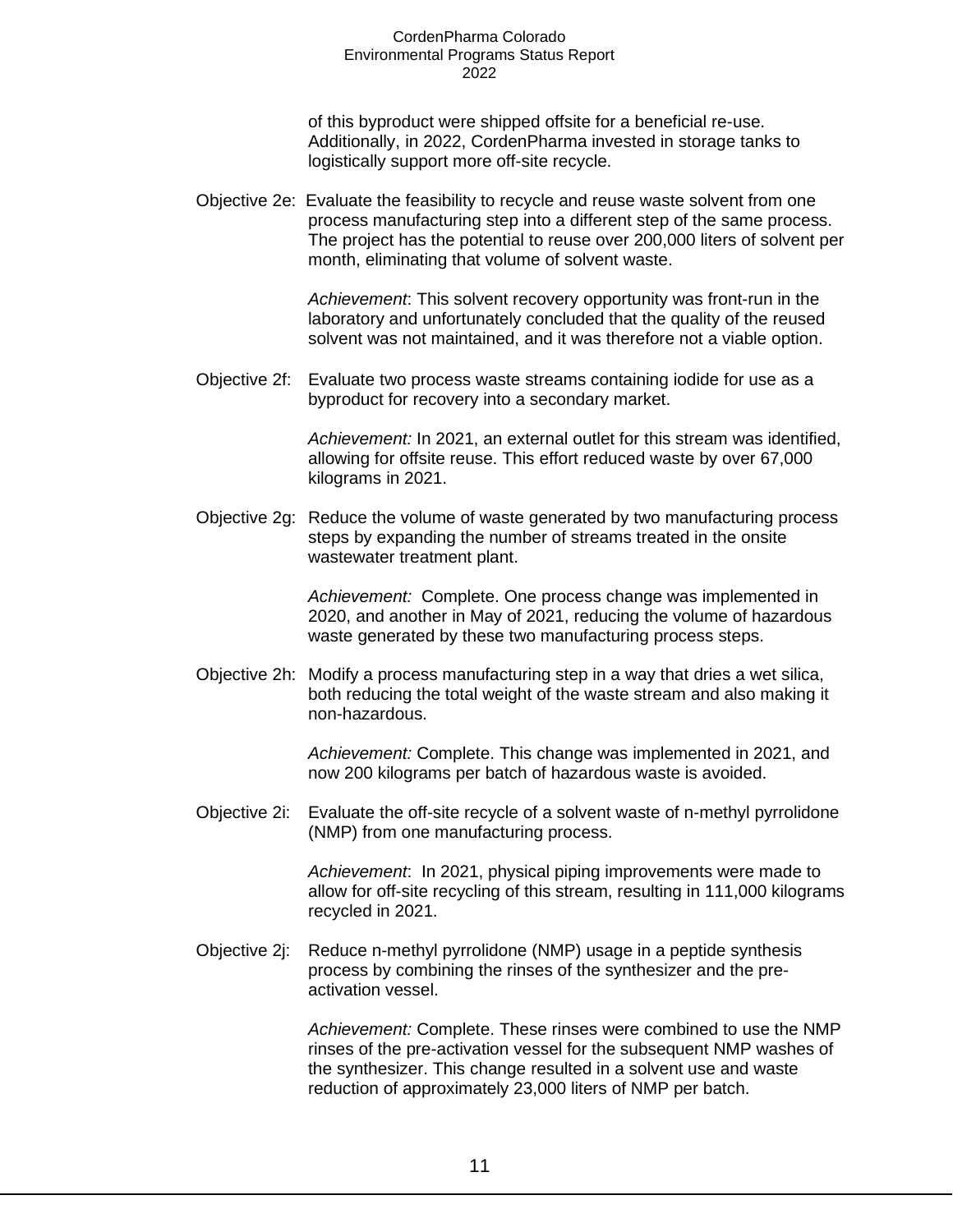Objective 2k: Replace exit signs that contain radioactive tritium with LED signs. This replacement project will be completed throughout 2022-2023.

## **Other Pollution Prevention Activities**

In addition to the projects and plans mentioned above, all CordenPharma Colorado process teams continue to identify and evaluate pollution prevention opportunities in their areas of expertise. The Pollution Prevention Team supports and tracks all pollution prevention efforts at CordenPharma Colorado, with a focus on reducing energy consumption and solvent usage and increasing solvent recovery in production processes.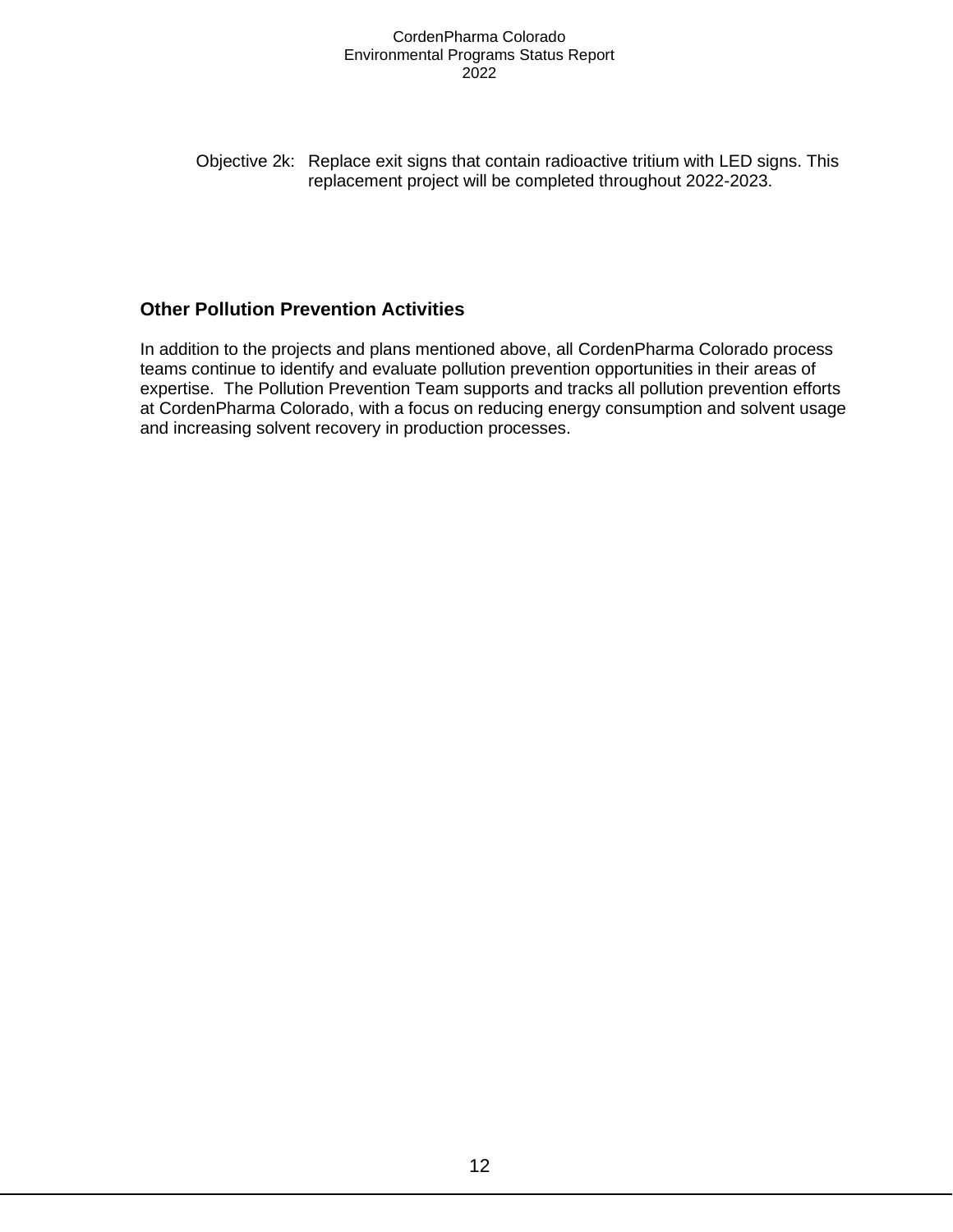## **2021 Summary Tables**

### **2021 Production at CordenPharma Colorado**

In 2021, as measured by mass, CordenPharma Colorado increased the production of bulk pharmaceuticals and pharmaceutical intermediates by 10 percent from 2020. At the same time, the company's raw materials usage also increased by 114 percent. The environmental figures below reflect the result of both CordenPharma Colorado's production changes as well as the company's implementation of pollution prevention measures.

## **Recycling of Raw Materials – Onsite Recycling**

The table below compares process requirements and recycling volumes for chemicals that were recycled onsite. The "process requirement" represents the amount of each material needed during the year. The "amount recycled" reflects the reuse of a compound in a process, rather than disposing of it. The "percentage recycled" is the percentage of the process requirement that was met using recycled material instead of virgin material.

| Chemical <sup>1</sup> | Jsage     | <b>Amount Recycled</b> | Percentage      |
|-----------------------|-----------|------------------------|-----------------|
|                       | (Ibs)     | (Ibs)                  | <b>Recycled</b> |
| Methanol              | 5,915,000 | 196,000                | 3.3%            |

1 Offsite recycling is not included in this list. See table below, "Bulk Liquid Sent Offsite- Waste and Recycling"

## **Water Usage**

The following table details water use at CordenPharma Colorado.

| <b>Type of</b> | 2017       | 2018       | 2019       | 2020       | 2021       |
|----------------|------------|------------|------------|------------|------------|
| <b>Usage</b>   | (gallons)  | (gallons)  | (gallons)  | (gallons)  | (gallons)  |
| <b>Process</b> | 20,893,779 | 17,414,096 | 20,613,118 | 20,378,551 | 26,638,724 |
| Commercial     | 1,838,633  | 1,930,145  | 2,433,331  | 3,028,291  | 4,563,257  |
| Cooling        | 8,230,401  | 10,221,153 | 11,042,487 | 11,100,029 | 9,557,856  |
| Irrigation     | 1,587,350  | 1,513,788  | 1,751,800  | 1,773,700  | 2,102,700  |
| Total          | 32,550,163 | 31,079,183 | 35,840,736 | 36,280,571 | 42,862,537 |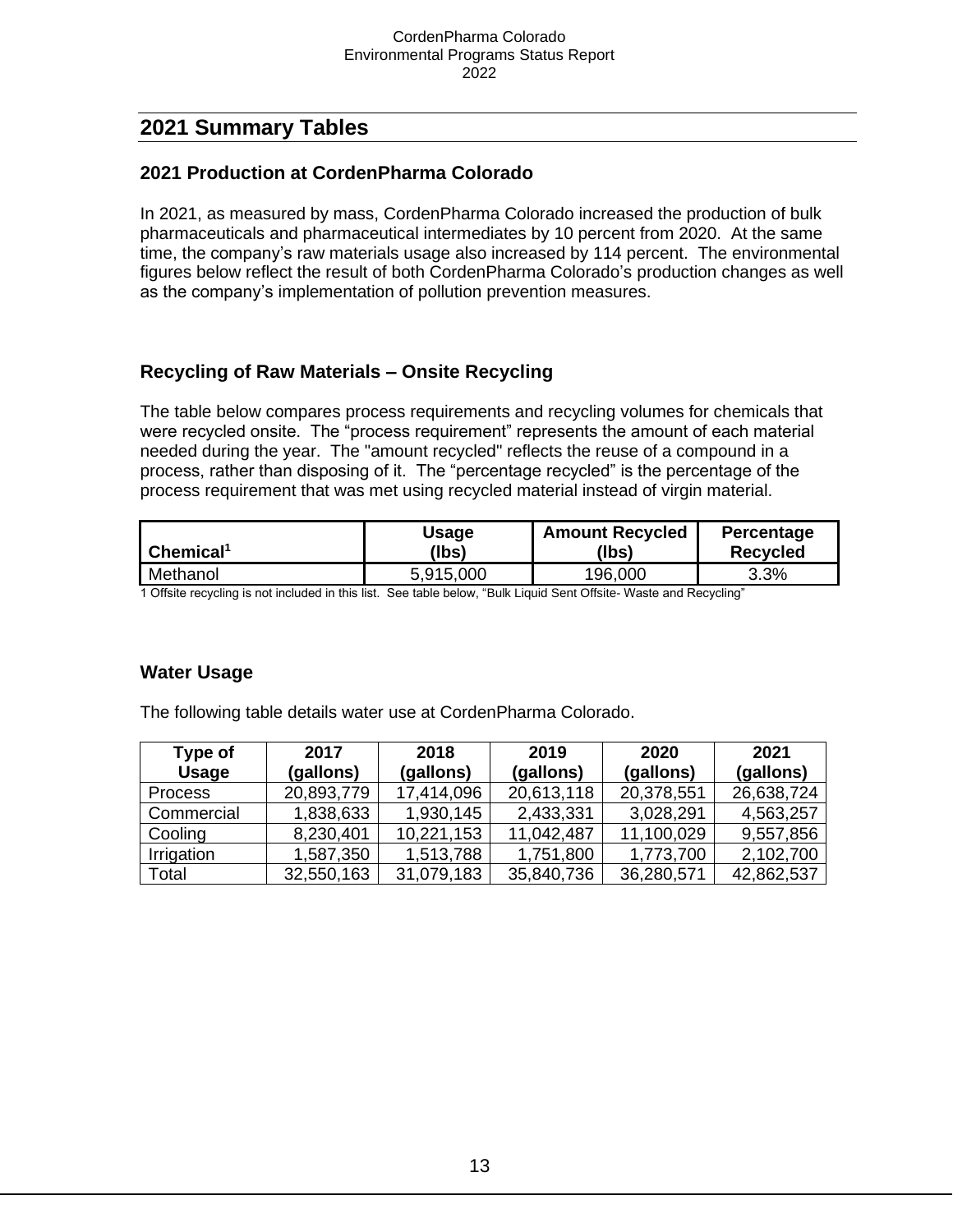## **Wastewater Pretreatment Plant Discharge**

CordenPharma Colorado sends aqueous wastes from production activities through its onsite pretreatment facility. Wastewater leaving the system is discharged to the City of Boulder treatment facility. The following table lists the major components of the wastewater that CordenPharma Colorado discharges to the City of Boulder treatment facility.

|                                    | Discharge (in Pounds unless otherwise indicated) |           |           |            |            |            |  |  |
|------------------------------------|--------------------------------------------------|-----------|-----------|------------|------------|------------|--|--|
|                                    | 1995<br>(Baseline)                               | 2017      | 2018      | 2019       | 2020       | 2021       |  |  |
| Volume, gal                        | 21,035,000                                       | 8,752,348 | 9,720,383 | 11,107,944 | 12,554,033 | 11,091,910 |  |  |
| <b>Total Organic Content (TOC)</b> | 115,000                                          | 3,878     | 6,504     | 5,990      | 6,247      | 5,510      |  |  |
| Phosphorus                         |                                                  |           |           |            |            | 1,668      |  |  |
| Chromium                           | 31                                               | 1.0       | 1.1       | 1.0        | 1.2        | 1.3        |  |  |
| Copper                             | 4.3                                              | 10.4      | 11.2      | 11.5       | 9.5        | 10.4       |  |  |
| Lead                               | 2.8                                              | 3.6       | 0.0       | 0.0        | 1.3        | 1.4        |  |  |
| <b>Nickel</b>                      | 4.1                                              | 2.6       | 2.9       | 2.8        | 3.1        | 2.8        |  |  |
| Zinc                               | 73                                               | 40.0      | 51.7      | 42.1       | 45.5       | 53.2       |  |  |

## **Bulk Liquid Sent Offsite - Waste Disposal and Recycling**

The following values represent the amount of material CordenPharma Colorado sent offsite in bulk quantities for recycling, energy recovery, or incineration. Due to an increase in production, a change in production mix, and the different solvents required for each product, from 2020 to 2021, the total bulk liquid sent offsite increased by 64 percent, and bulk liquid sent offsite per unit of product produced increased by 49 percent. However, the percentage sent offsite for the beneficial purposes of recycling or energy recovery was 98 percent.

| <b>Description</b>                  | 2017      | 2018      | 2019      | 2020      | 2021       |
|-------------------------------------|-----------|-----------|-----------|-----------|------------|
| Total bulk liquid sent offsite (kg) | 2,587,731 | 3,401,666 | 4,768,507 | 9,401,938 | 15,377,249 |
| % Change from previous year         | $+52%$    | $+31%$    | $+40%$    | $+97%$    | $+64%$     |
| % Sent offsite for recycling        | $1\%$     | $0\%$     | 0.4%      | $0\%$     | 19.4%      |
| % Sent offsite for energy recovery  | 53%       | 72%       | 92%       | 97%       | 78.1%      |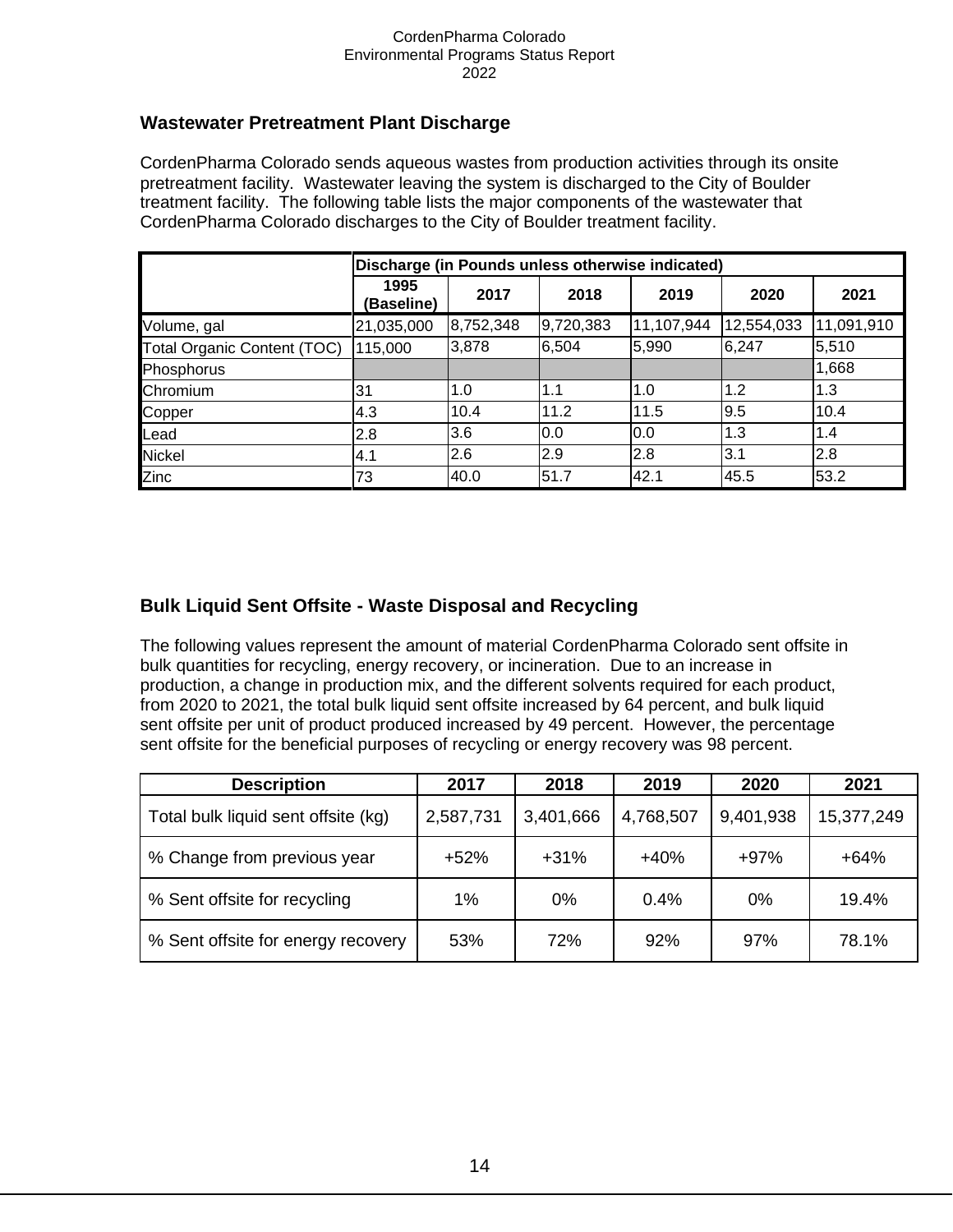## **Energy Consumption**

The following table presents the standard energy metrics of natural gas and electricity consumption at CordenPharma Colorado. From 2020 to 2021, natural gas usage decreased, and electricity increased slightly.

| <b>Energy Type</b>             | 2017       | 2018       | 2019       | 2020       | 2021       |
|--------------------------------|------------|------------|------------|------------|------------|
| <b>Natural Gas</b><br>(therms) | 1,083,400  | 1,180,350  | 1,350,160  | 1,283,270  | 1,270,750  |
| Electricity<br>(KWH)           | 22,484,035 | 23,735,366 | 23,596,124 | 23,997,928 | 24,340,650 |





NOTE: Electricity unit conversions made using Colorado Industrial Energy Challenge methodology, accounting for typical coal plant thermal efficiency.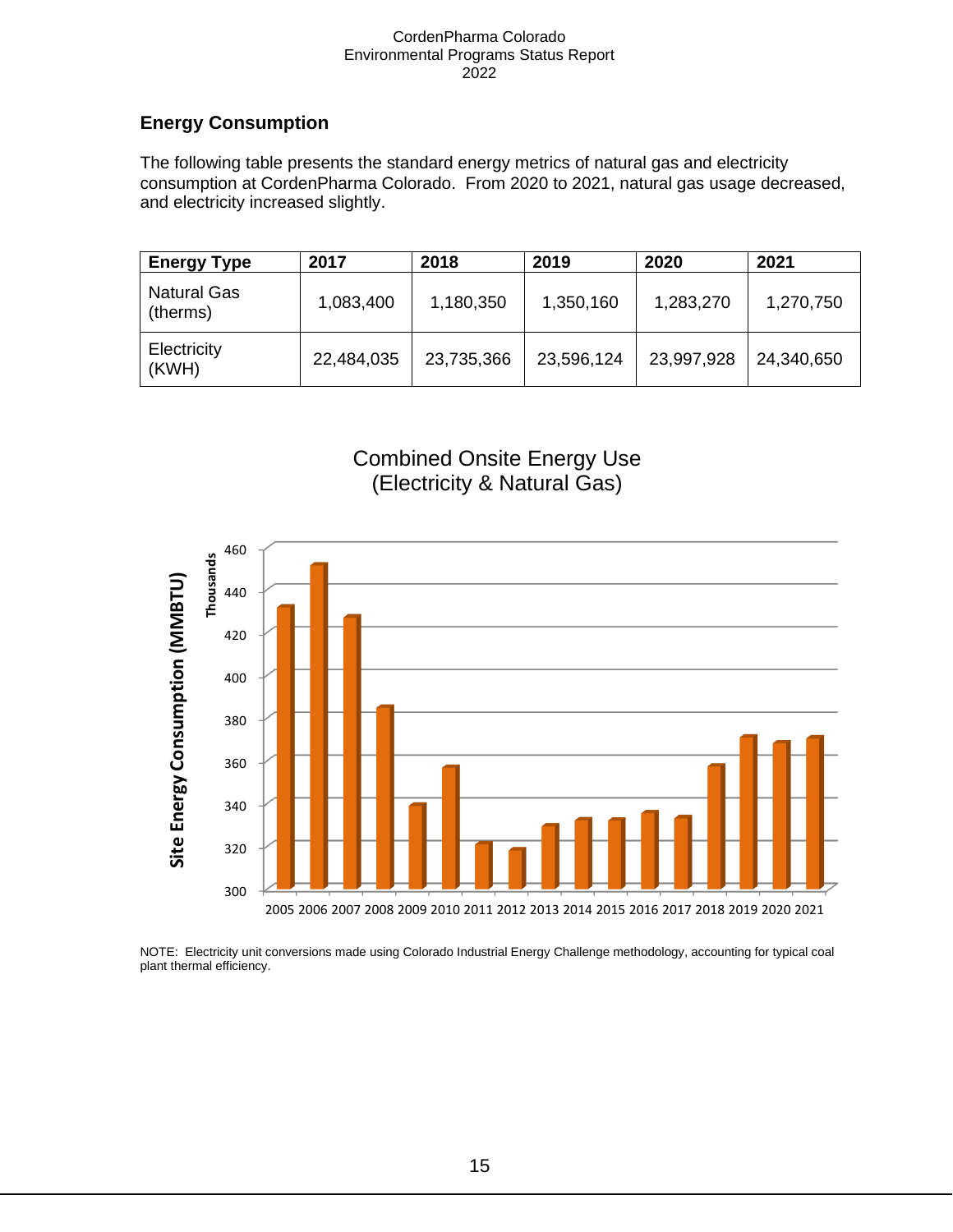## **Air Emissions**

The following table displays CordenPharma Colorado's air emissions, divided into Toxic Release Inventory (TRI) compounds, Hazardous Air Pollutants (HAPs), and Volatile Organic Compounds (VOCs). From 2020 to 2021, overall VOC emissions increased by 10 percent and HAP emissions increased by 27 percent. An overall increase in production and differences in products manufactured resulted in the increase.

|                                        | 1989<br>(Baseline) | 2017           | 2018   | 2019           | 2020           | 2021           |
|----------------------------------------|--------------------|----------------|--------|----------------|----------------|----------------|
| Acetone <sup>3</sup>                   | 242,500            | 3,700          | 5,200  | 4,130          | 640            | 780            |
| Acetonitrile 1, 2                      | --                 | 2,700          | 5,100  | 8,800          | 9,400          | 9,500          |
| Dimethylformamide $\frac{1}{1}$        | --                 | 190            | 280    | 1,120          | 2,100          | 2,100          |
| 1,4-Dioxane $1,2$                      | --                 | 250            | 620    | 570            | $\overline{2}$ | $\overline{2}$ |
| Hexane $\overline{1,2}$                | 36,600             | 950            | 100    | 1,450          | 470            | 1,200          |
| Hydrochloric acid <sup>1</sup>         | 4,000              | 160            | 160    | 390            | 350            | 340            |
| Methanol $1, 2$                        | 109,600            | 4,790          | 6,000  | 6,420          | 6,600          | 12,600         |
| Methyl chloride 1, 2                   | 6,700              |                | --     | --             |                | --             |
| n-Methyl-2-pyrrolidinone <sup>2</sup>  | --                 | 3              | 40     | 5              | 5              | 5              |
| Methyl Tert-Butyl Ether <sup>1,2</sup> | --                 | 1060           | 1,750  | 3,420          | 7,000          | 6,200          |
| Methylene chloride <sup>1</sup>        | 103,300            | 850            | 1,270  | 1,240          | 2,100          | 2,800          |
| $Pv$ ridine <sup>2</sup>               |                    | $\overline{0}$ |        | $\overline{a}$ | --             | 2              |
| Toluene <sup>1,2</sup>                 | 284,400            | 220            | 730    | 640            | 1,300          | 2,700          |
| Triethylamine <sup>1,2</sup>           |                    | 20             | 30     | 30             |                | 0.1            |
| <b>Total TRI air emissions (tons)</b>  | 375                | 6              | 8      | 12             | 14             | 19             |
| % change from previous year            | --                 | +20%           | $+33%$ | +50%           | 17%            | 36%            |
| % change from 1989                     | --                 | $-98%$         | -98%   | $-97%$         | -96%           | $-95%$         |

| <b>Total HAP emissions (tons)</b> | 293   |        |        |        | 15     | 19     |
|-----------------------------------|-------|--------|--------|--------|--------|--------|
| % change from previous year       | --    | 0%     | $+33%$ | l+50%  | $+25%$ | $+27%$ |
| % change from 1989                | $- -$ | $-98%$ | $-97%$ | $-96%$ | $-95%$ | $-94%$ |

| <b>Total VOC emissions (tons)</b> | 490         |        | 16          | 20     |         | 30     |
|-----------------------------------|-------------|--------|-------------|--------|---------|--------|
| % change from previous year       | <b>1000</b> | $+25%$ | <b>+60%</b> | $+25%$ | l+35%   | $+10%$ |
| % change from 1989                | --          | -98%   | $-97%$      | l-96%  | $ -94%$ | $-94%$ |

 $1$ <sup>1</sup>These chemicals are also classified as HAPs and are included in the HAP total above.

<sup>2</sup>These chemicals are also classified as VOCs and are included in the VOC total above.

HAP = Hazardous Air Pollutant

VOC = Volatile Organic Compound

<sup>&</sup>lt;sup>3</sup> Acetone is no longer included in TRI. It is also no longer classified as a VOC. After 1996, it is not included in the VOC total. <sup>4</sup> Shaded blocks indicate that TRI reporting for that chemical was not required during that year. They are not included in the TRI emissions total.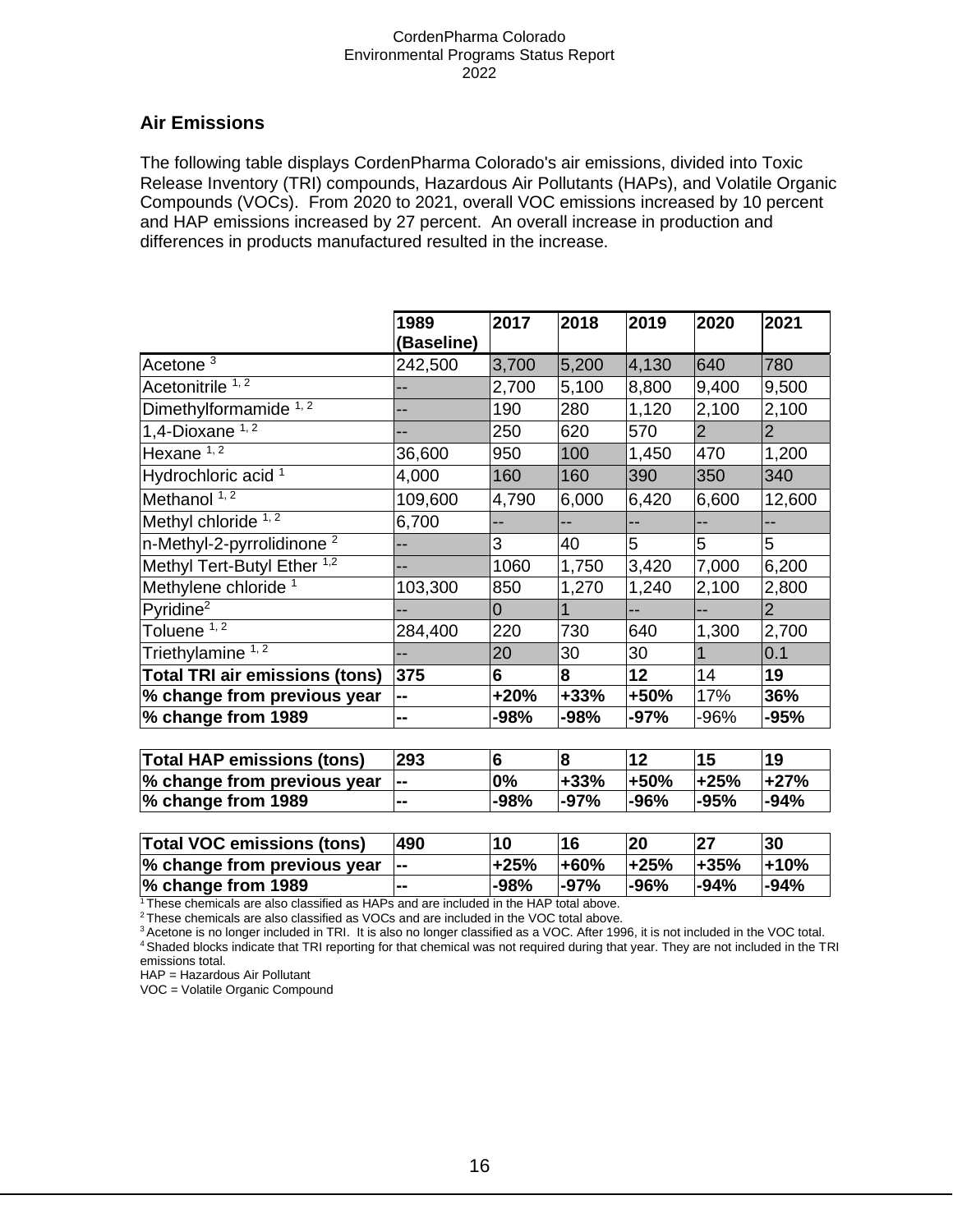

## **Volatile Organic Compounds (VOC) Air Emissions Trend, since 1989**

Year